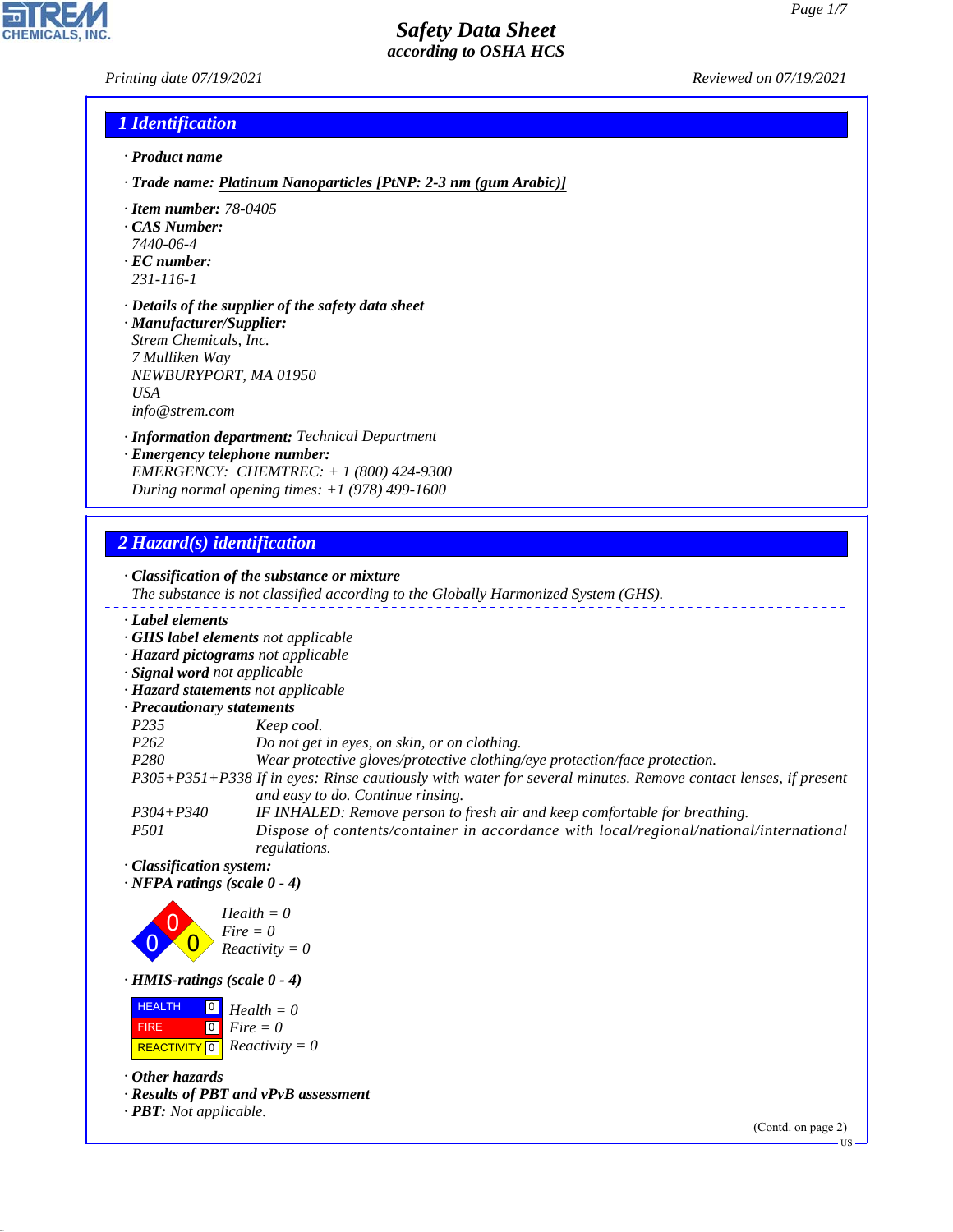*Printing date 07/19/2021 Reviewed on 07/19/2021*

*Trade name: Platinum Nanoparticles [PtNP: 2-3 nm (gum Arabic)]*

(Contd. of page 1)

*· vPvB: Not applicable.*

### *3 Composition/information on ingredients*

- *· Chemical characterization: Substances*
- *· CAS No. Description*
- *7440-06-4 platinum*
- *· Identification number(s)*
- *· EC number: 231-116-1*

### *4 First-aid measures*

- *· Description of first aid measures*
- *· General information: No special measures required.*
- *· After inhalation: Supply fresh air; consult doctor in case of complaints.*
- *· After skin contact: Immediately rinse with water.*
- *· After eye contact: Rinse opened eye for several minutes under running water. Then consult a doctor.*
- *· After swallowing: If symptoms persist consult doctor.*
- *· Information for doctor:*
- *· Most important symptoms and effects, both acute and delayed No further relevant information available.*
- *· Indication of any immediate medical attention and special treatment needed*
- *No further relevant information available.*

### *5 Fire-fighting measures*

- *· Extinguishing media*
- *· Suitable extinguishing agents: Use fire fighting measures that suit the environment.*
- *· Special hazards arising from the substance or mixture No further relevant information available.*
- *· Advice for firefighters*
- *· Protective equipment: No special measures required.*

### *6 Accidental release measures*

- *· Personal precautions, protective equipment and emergency procedures Not required.*
- *· Environmental precautions: No special measures required.*
- *· Methods and material for containment and cleaning up: Absorb with liquid-binding material (sand, diatomite, acid binders, universal binders, sawdust). Dispose contaminated material as waste according to item 13.*
- *· Reference to other sections*
- *See Section 7 for information on safe handling.*
- *See Section 8 for information on personal protection equipment.*
- *See Section 13 for disposal information.*
- *· Protective Action Criteria for Chemicals*

*· PAC-1:*

*3 mg/m3*

*· PAC-2:*

44.1.1

*33 mg/m3*

(Contd. on page 3)

US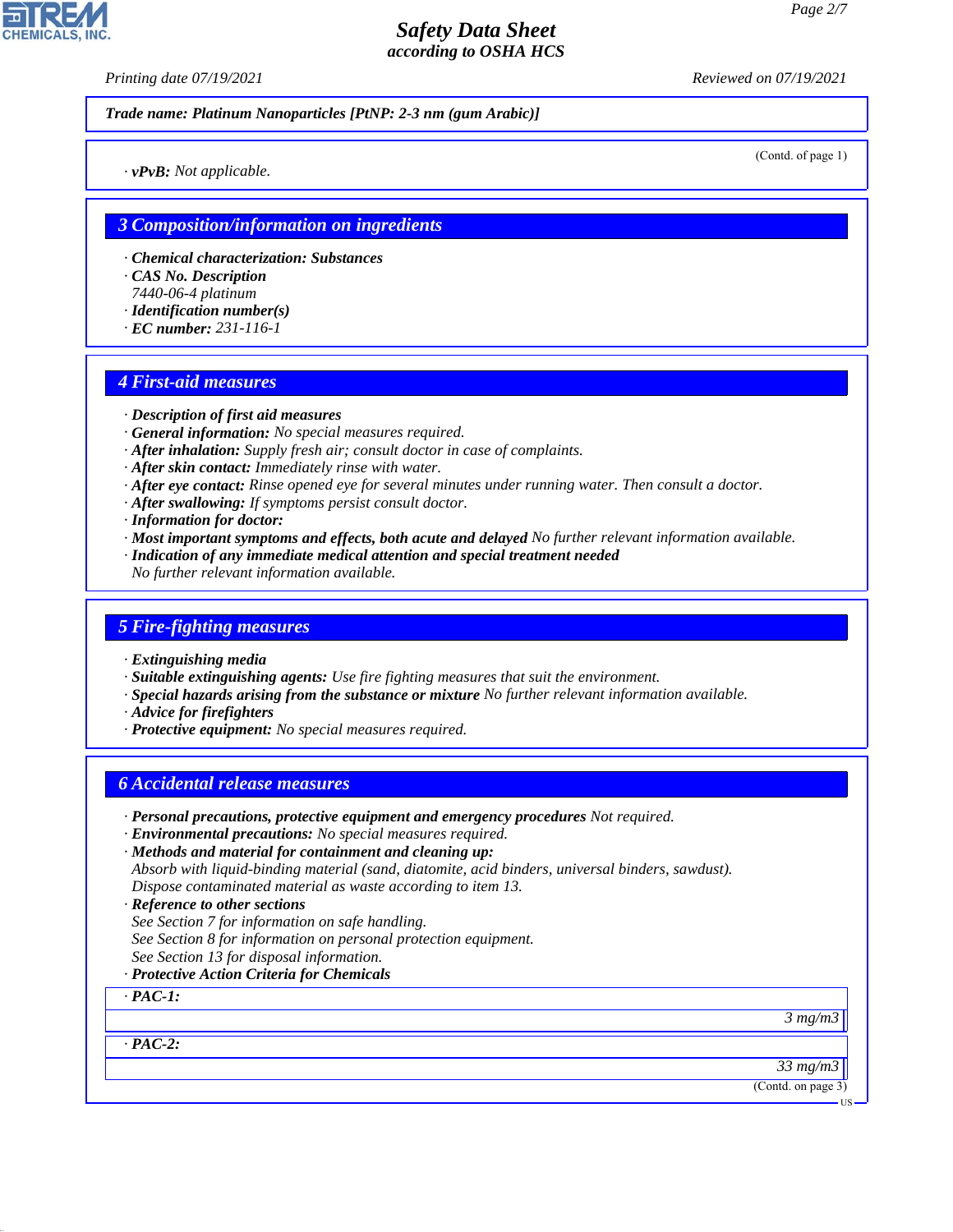*Printing date 07/19/2021 Reviewed on 07/19/2021*

*Trade name: Platinum Nanoparticles [PtNP: 2-3 nm (gum Arabic)]*

(Contd. of page 2)

*200 mg/m3*

## *7 Handling and storage*

*· Handling:*

*· PAC-3:*

**CHEMICALS, INC** 

- *· Precautions for safe handling No special measures required.*
- *· Information about protection against explosions and fires: No special measures required.*
- *· Conditions for safe storage, including any incompatibilities*
- *· Storage: Keep cool.*
- *· Requirements to be met by storerooms and receptacles: No special requirements.*
- *· Information about storage in one common storage facility: Not required.*
- *· Further information about storage conditions: None.*
- *· Recommended storage temperature: Store at temperatures not exceeding -18 °C. Keep cool.*
- *· Specific end use(s) No further relevant information available.*

## *8 Exposure controls/personal protection*

- *· Additional information about design of technical systems: No further data; see item 7.*
- *· Control parameters*

*· Components with limit values that require monitoring at the workplace:*

*7440-06-4 platinum*

*PEL Long-term value: 0.002 mg/m³ soluble salts, as Pt*

- *REL Long-term value: 1\* 0.002\*\* mg/m³ \*Metal \*\*soluble salts, as Pt*
- *TLV Long-term value: 1\* 0.002\*\* mg/m³ \*metal \*\*soluble salts, as Pt*

*· Additional information: The lists that were valid during the creation were used as basis.*

- *· Exposure controls*
- *· Personal protective equipment:*
- *· General protective and hygienic measures:*
- *The usual precautionary measures for handling chemicals should be followed.*
- *· Breathing equipment: Not required.*
- *· Protection of hands:*



44.1.1

\_S*Protective gloves*

*The glove material has to be impermeable and resistant to the product/ the substance/ the preparation. Due to missing tests no recommendation to the glove material can be given for the product/ the preparation/ the chemical mixture.*

*Selection of the glove material on consideration of the penetration times, rates of diffusion and the degradation · Material of gloves*

*The selection of the suitable gloves does not only depend on the material, but also on further marks of quality and varies from manufacturer to manufacturer.*

(Contd. on page 4)

US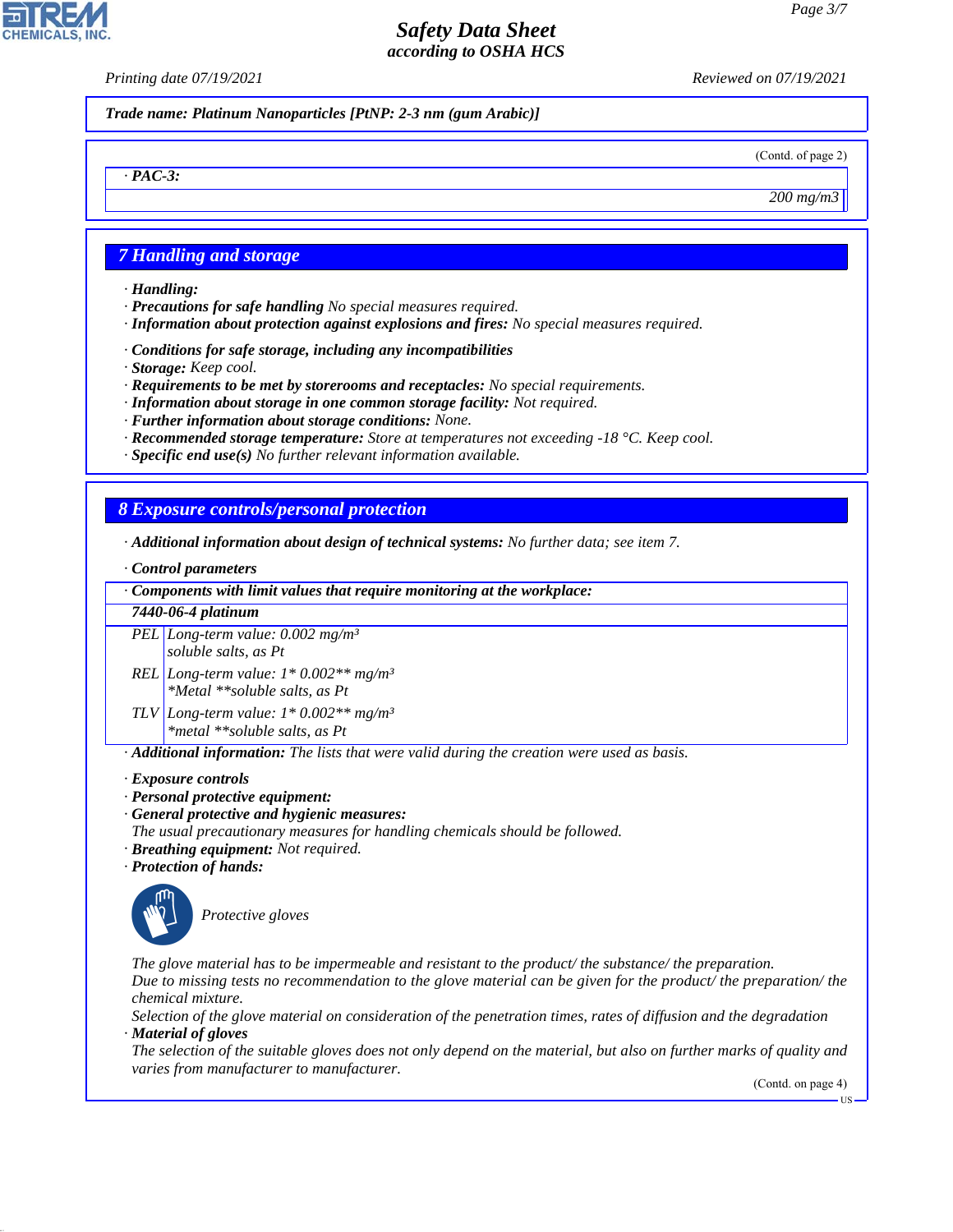*Printing date 07/19/2021 Reviewed on 07/19/2021*

*Trade name: Platinum Nanoparticles [PtNP: 2-3 nm (gum Arabic)]*

*· Penetration time of glove material*

*The exact break through time has to be found out by the manufacturer of the protective gloves and has to be observed.*

*· Eye protection: Goggles recommended during refilling.*

## *9 Physical and chemical properties*

| · Information on basic physical and chemical properties    |                                               |                    |
|------------------------------------------------------------|-----------------------------------------------|--------------------|
| <b>General Information</b>                                 |                                               |                    |
| $\cdot$ Appearance:<br>Form:                               |                                               |                    |
| Color:                                                     | Liquid<br>Yellow-brown                        |                    |
| $\cdot$ Odor:                                              | <i><b>Odorless</b></i>                        |                    |
| · Odor threshold:                                          | Not determined.                               |                    |
| $\cdot$ pH-value:                                          | Not determined.                               |                    |
| · Change in condition                                      |                                               |                    |
| <b>Melting point/Melting range:</b>                        | 1.772 °C (35 °F)                              |                    |
| <b>Boiling point/Boiling range:</b>                        | 3.825 °C (39 °F)                              |                    |
| · Flash point:                                             | Not applicable.                               |                    |
| · Flammability (solid, gaseous):                           | Not determined.                               |                    |
| · Ignition temperature:                                    |                                               |                    |
| <b>Decomposition temperature:</b>                          | Not determined.                               |                    |
| · Auto igniting:                                           | Not determined.                               |                    |
| · Danger of explosion:                                     | Product does not present an explosion hazard. |                    |
| · Explosion limits:                                        |                                               |                    |
| Lower:                                                     | Not determined.                               |                    |
| <b>Upper:</b>                                              | Not determined.                               |                    |
| $\cdot$ Vapor pressure at 20 $\cdot$ C (68 $\cdot$ F):     | $1.33$ hPa $(1 \text{ mm Hg})$                |                    |
| $\cdot$ Density at 20 $\cdot$ C (68 $\cdot$ F):            | $21.4$ g/cm <sup>3</sup> (178.583 lbs/gal)    |                    |
| · Relative density                                         | Not determined.                               |                    |
| · Vapor density                                            | Not determined.                               |                    |
| $\cdot$ Evaporation rate                                   | Not determined.                               |                    |
| · Solubility in / Miscibility with                         |                                               |                    |
| Water:                                                     | Not miscible or difficult to mix.             |                    |
| · Partition coefficient (n-octanol/water): Not determined. |                                               |                    |
| · Viscosity:                                               |                                               |                    |
| Dynamic:                                                   | Not determined.                               |                    |
| Kinematic:                                                 | Not determined.                               |                    |
| · Solvent content:                                         |                                               |                    |
| Organic solvents:                                          | $0.0\%$                                       |                    |
| <b>VOC</b> content:                                        | 0.0 g/l / 0.00 lb/gl                          |                    |
| <b>Solids content:</b>                                     | 100.0%                                        |                    |
|                                                            |                                               | (Contd. on page 5) |



44.1.1

(Contd. of page 3)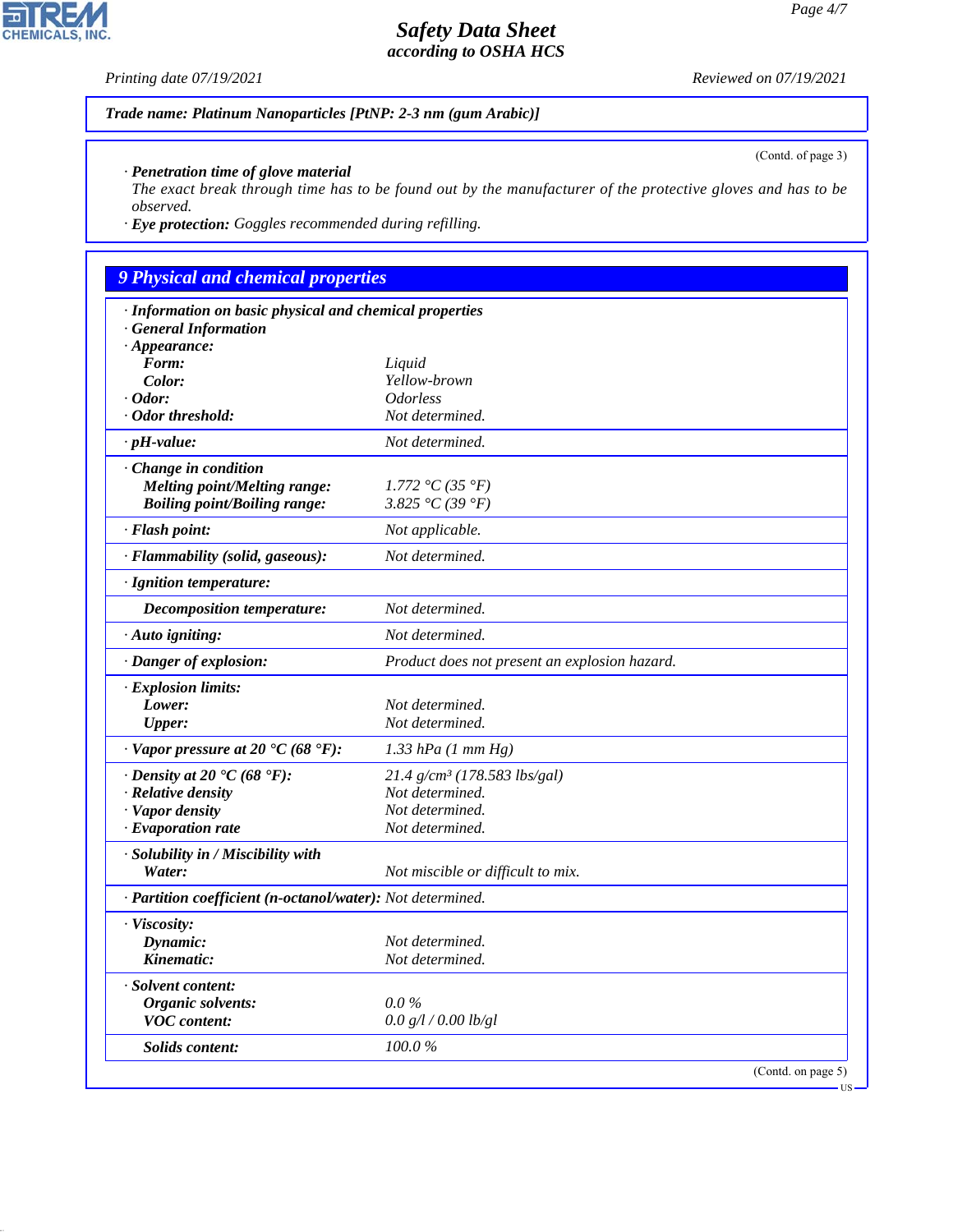*Printing date 07/19/2021 Reviewed on 07/19/2021*

*Trade name: Platinum Nanoparticles [PtNP: 2-3 nm (gum Arabic)]*

(Contd. of page 4)

*· Other information No further relevant information available.*

### *10 Stability and reactivity*

- *· Reactivity No further relevant information available.*
- *· Chemical stability*
- *· Thermal decomposition / conditions to be avoided: No decomposition if used according to specifications.*
- *· Possibility of hazardous reactions No dangerous reactions known.*
- *· Conditions to avoid No further relevant information available.*
- *· Incompatible materials: No further relevant information available.*
- *· Hazardous decomposition products: No dangerous decomposition products known.*

#### *11 Toxicological information*

*· Information on toxicological effects*

- *· Acute toxicity:*
- *· Primary irritant effect:*
- *· on the skin: No irritant effect.*
- *· on the eye: No irritating effect.*
- *· Sensitization: No sensitizing effects known.*
- *· Additional toxicological information: When used and handled according to specifications, the product does not have any harmful effects according to our experience and the information provided to us. The substance is not subject to classification.*
- *· Carcinogenic categories*
- *· IARC (International Agency for Research on Cancer)*

*Substance is not listed.*

*· NTP (National Toxicology Program)*

*Substance is not listed.*

*· OSHA-Ca (Occupational Safety & Health Administration)*

*Substance is not listed.*

### *12 Ecological information*

*· Toxicity*

44.1.1

- *· Aquatic toxicity: No further relevant information available.*
- *· Persistence and degradability No further relevant information available.*
- *· Behavior in environmental systems:*
- *· Bioaccumulative potential No further relevant information available.*
- *· Mobility in soil No further relevant information available.*
- *· Additional ecological information:*
- *· General notes: Not known to be hazardous to water.*
- *· Results of PBT and vPvB assessment*
- *· PBT: Not applicable.*
- *· vPvB: Not applicable.*
- *· Other adverse effects No further relevant information available.*

(Contd. on page 6)

US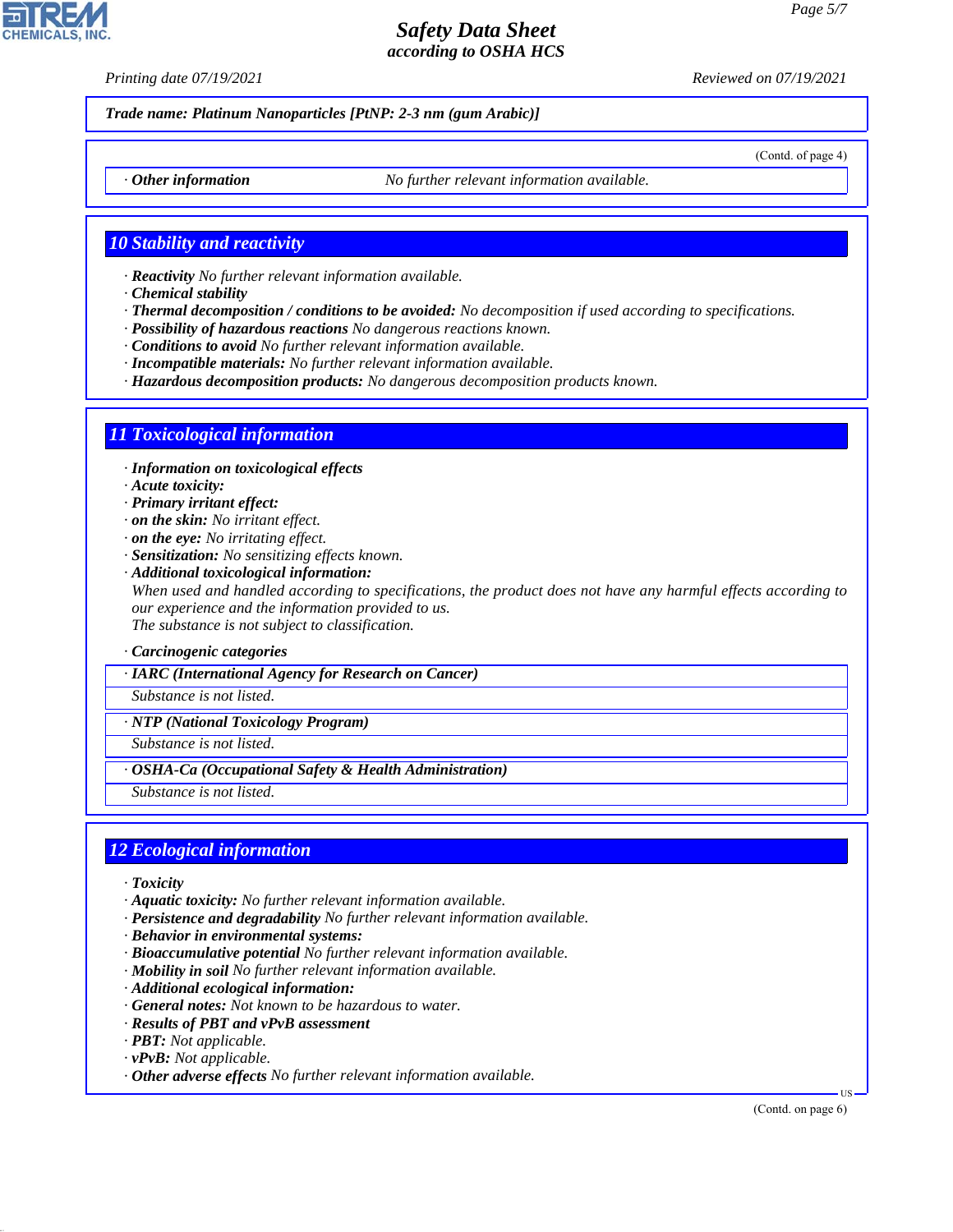**CHEMICALS, INC.** 

*Printing date 07/19/2021 Reviewed on 07/19/2021*

*Trade name: Platinum Nanoparticles [PtNP: 2-3 nm (gum Arabic)]*

(Contd. of page 5)

### *13 Disposal considerations*

- *· Waste treatment methods*
- *· Recommendation: Disposal must be made according to official regulations.*
- *· Uncleaned packagings:*
- *· Recommendation: Disposal must be made according to official regulations.*

### *14 Transport information*

| $\cdot$ UN-Number<br>· DOT, ADN, IMDG, IATA                                                            | not regulated   |
|--------------------------------------------------------------------------------------------------------|-----------------|
| $\cdot$ UN proper shipping name<br>· DOT, ADN, IMDG, IATA                                              | not regulated   |
| $\cdot$ Transport hazard class(es)                                                                     |                 |
| · DOT, ADN, IMDG, IATA<br>· Class                                                                      | not regulated   |
| · Packing group<br>· DOT, IMDG, IATA                                                                   | not regulated   |
| · Environmental hazards:<br>$\cdot$ Marine pollutant:                                                  | N <sub>O</sub>  |
| · Special precautions for user                                                                         | Not applicable. |
| · Transport in bulk according to Annex II of<br><b>MARPOL73/78 and the IBC Code</b><br>Not applicable. |                 |
| · UN "Model Regulation":                                                                               | not regulated   |

### *15 Regulatory information*

- *· Safety, health and environmental regulations/legislation specific for the substance or mixture · Sara*
- *· Section 355 (extremely hazardous substances):*

*Substance is not listed.*

*· Section 313 (Specific toxic chemical listings):*

*Substance is not listed.*

*· TSCA (Toxic Substances Control Act):*

*Substance is listed.*

*· Proposition 65*

*· Chemicals known to cause cancer:*

*Substance is not listed.*

*· Chemicals known to cause reproductive toxicity for females:*

*Substance is not listed.*

*· Chemicals known to cause reproductive toxicity for males:*

*Substance is not listed.*

44.1.1

(Contd. on page 7)

US